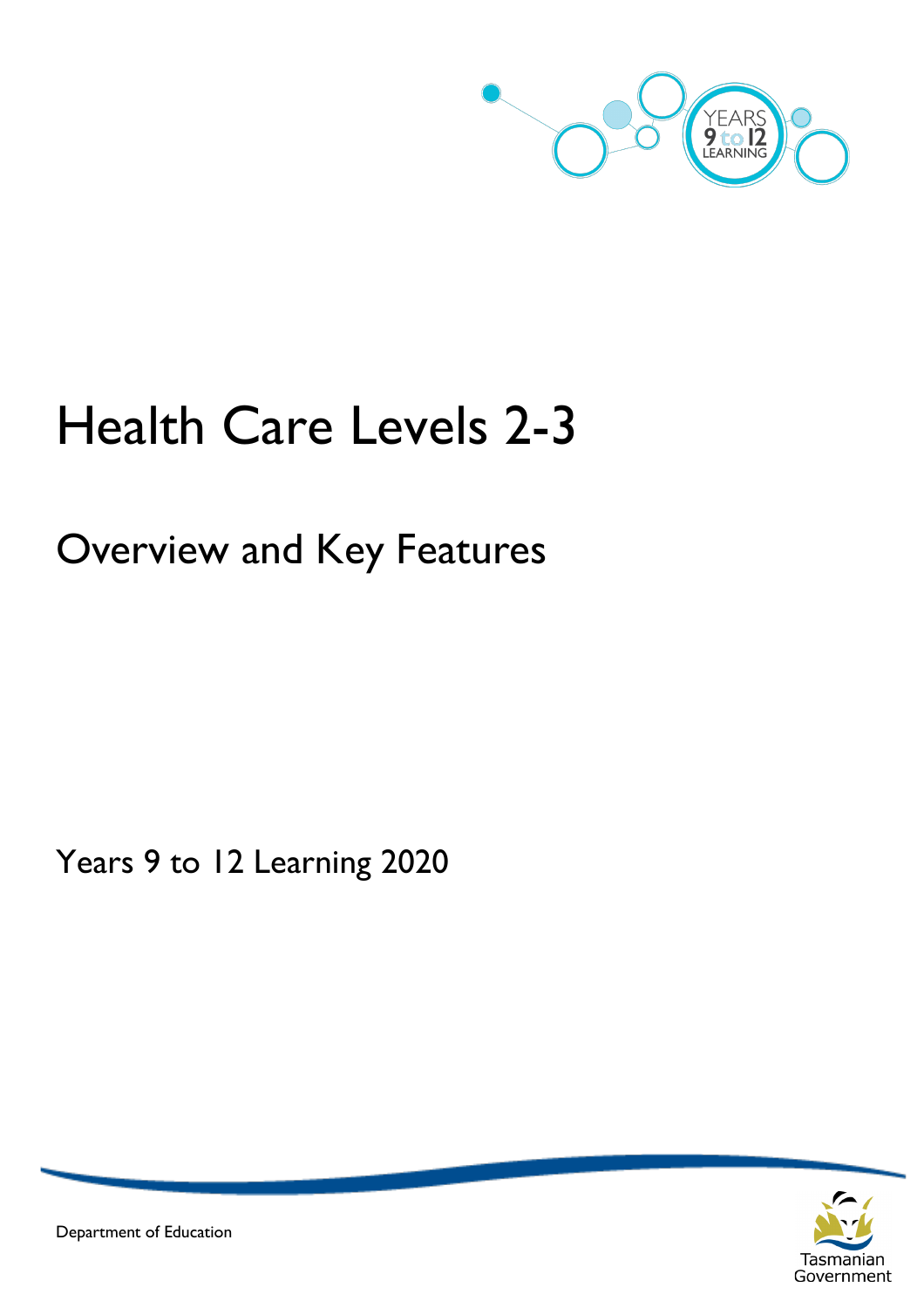

#### **The purpose of this paper**

The purpose of this paper is to provide information regarding the overview and key features of the proposed Health Care Level 2-3.

It is designed to enable all interested stakeholders to reflect and provide feedback on key features including learning outcomes, structure, sequencing, likely content and number of work requirements. This feedback will be considered in writing the draft course.

#### Consultation

Throughout the course development process there will be four opportunities for formal stakeholder consultation:

- Course Scope
- Structural Overview and Key features (Nov/Dec 2020)
- Initial Draft Course (March 2021)
- Final Draft Course (June 2021)

This paper represents the second of four course consultation points for teachers to engage in the course development process for Health Care Level 2-3.

#### Course Rationale

The Health group of courses provide opportunities for learners to consider their impact on others, review their personal values and decisions, and their role and capacity to contribute to the wider community.

The healthcare industry depends on interdisciplinary teams of trained professionals and paraprofessionals to meet health needs of individuals and populations. It is one of the world's largest and fastest-growing [industries](https://en.wikipedia.org/wiki/Industries) consuming over 10 percent of [gross domestic product](https://en.wikipedia.org/wiki/Gross_domestic_product) for most [developed nations.](https://en.wikipedia.org/wiki/Developed_nations) The healthcare industry is an aggregation and integration of sectors within a system that provides goods and services to treat patients with [curative,](https://en.wikipedia.org/wiki/Curative_care) [preventive,](https://en.wikipedia.org/wiki/Preventive_medicine) [rehabilitative,](https://en.wikipedia.org/wiki/Physical_therapy) and [palliative care.](https://en.wikipedia.org/wiki/Palliative_care)

A key aspect of *Health Care* Level 2-3 will be to develop specialized knowledge, skills and competencies, build awareness and explore key topics and a range of opportunities and potential pathways to further study and or employment across a range of health care professions.

In Tasmania there has been an identified gap in explicit educational pathway provision to employment in the health care sector across the range of frontline and related support roles from entry level to those requiring tertiary training. The ageing workforce combined with an ageing and growing population will see growing demand and opportunities for employees in the health industry. Employment pathways that may emerge for learners undertaking study in Health Care Level 2 and 3 course pairing are considerable given that "Health Care and Social Assistance is the largest employer, generating 35,432 local jobs (14.2% of total) in 2017/18." [\(https://economy.id.com.au/tasmania/employment-by-industry\)](https://economy.id.com.au/tasmania/employment-by-industry)

This course at level 2 will address foundational knowledge and some specialist or technical knowledge. At level 3 it will address specialist knowledge including factual, theoretical and/or technical. It will consider an expanding focus from initially exploring personal and local contexts to examine broader state, national and global perspectives.

#### Years 9 to 12 Curriculum Framework

[Years 9 to 12 Education Framework](https://publicdocumentcentre.education.tas.gov.au/library/Shared%20Documents/Years-9-to-12-Education-Framework.pdf) informs the design of the *Health Care Level 2-3* course and it fits within the Professional Studies focus area of the [Years 9 to12 Curriculum Framework.](https://publicdocumentcentre.education.tas.gov.au/library/Shared%20Documents/Education%209-12%20Frameworks%20A3%20WEB%20POSTER.pdf) 

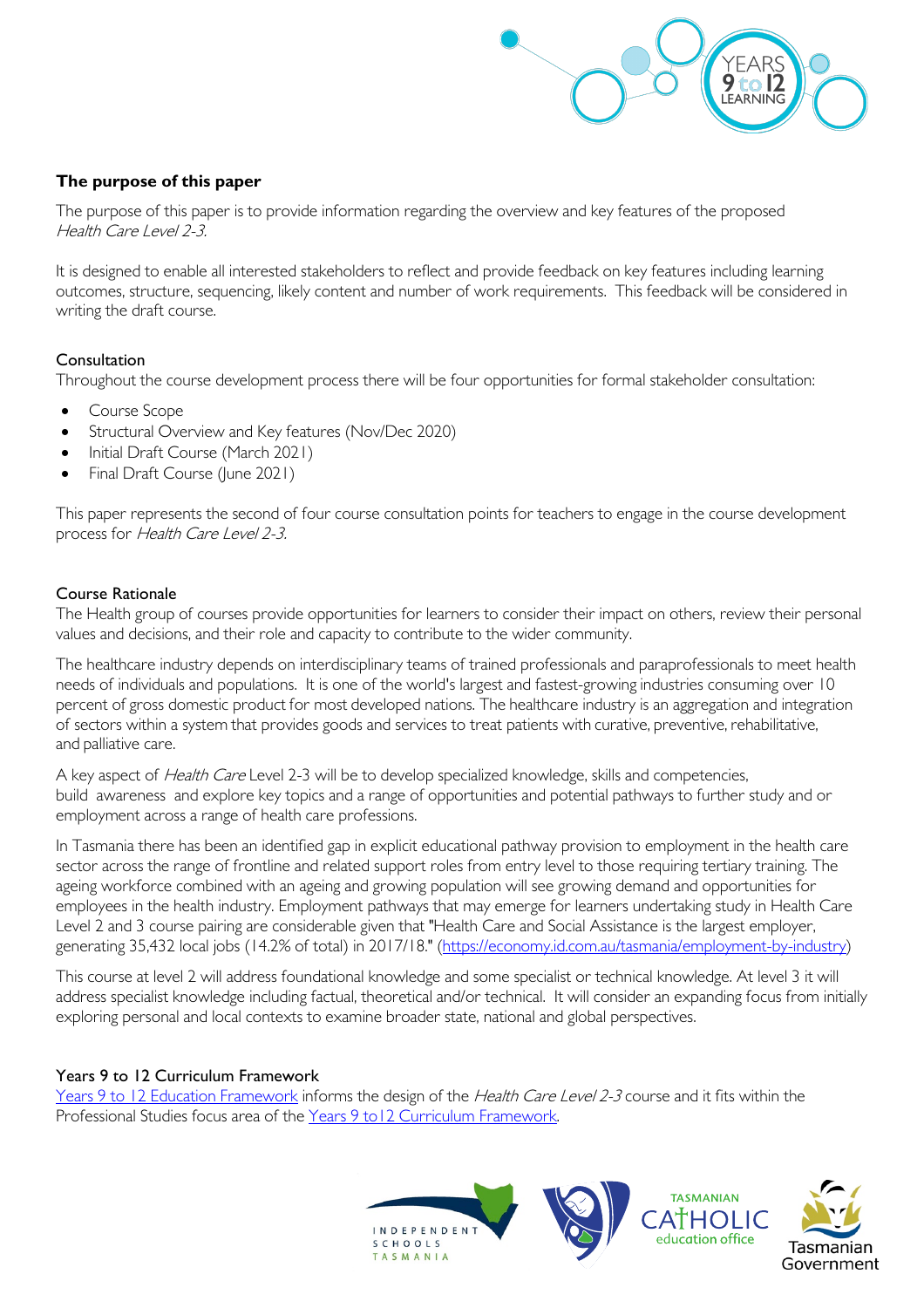

#### Pathways in

Health Care Level 2-3 builds on content and concepts from the Australian Curriculum - 9/10 Health and Physical **[Education](http://www.australiancurriculum.edu.au/health-and-physical-education/curriculum/f-10?layout=1)** 

There is a logical progression from Health Care Level 2 to Health Care Level 3.

## Level 2

#### Learning Outcomes

On successful completion of this course learners will be able to:

- explain and connect health literacy concepts
- research and apply health understanding
- analyse and compare health management approaches
- communicate effectively
- apply inquiry and reflection skills
- demonstrate personal and social capability

#### Course Structure



| Module I | Health and Lifestyle   |
|----------|------------------------|
| Module 2 | The Health Care Sector |
| Module 3 | Community Health       |

#### Course Delivery

To be developed through consultation.

#### Module content

#### Module 1: Health and Lifestyle

#### Physical Literacy, lifestyles and wellbeing

developing health literacy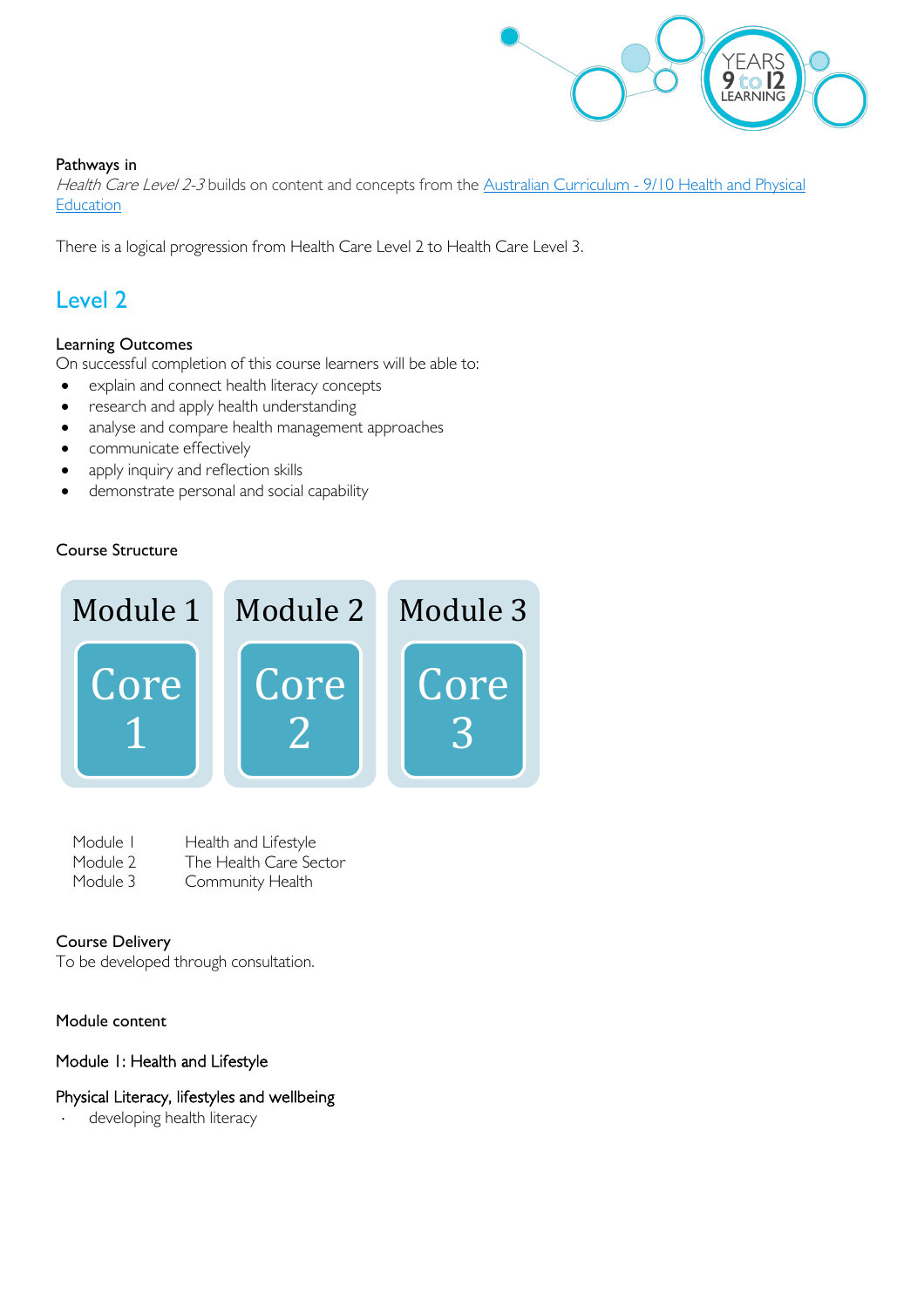

- health care implications of physical literacy
- personal health and wellbeing
	- personal identity
	- personal care
	- personal and community support
	- lifestyle choices and health
	- diet and nutrition
	- risk taking behavior
	- stress management

#### Introduction to Lifestyle Research

- Health based research sources and approaches
- Locating and interpreting health information
- Community access and support options
- Health Inquiry (options/negotiated topic)
	- alternative, complementary and integrated health practices
	- grief and loss
	- seasonal illnesses
	- allergies
	- asthma
	- epilepsy
	- sleep
	- physical activity
	- negotiated topic

#### Module 2: The Health Care Sector

#### Introduction to the Health Care industry

- Attributes for working in the Health Care industry
- Health related vocations

#### Introduction to Health Care sectors and roles in Tasmania

- Health Care sectors
	- Aged Care
	- **Nursing**
	- Child Care
	- Disability Care
- Other emerging opportunities
- Health industry qualifications and pathways
- ⋅ Roles and organisations within the community
- Skills for the Health Care sector
- Using devices to measure body systems, (heart rate, blood pressure, etc.)
- Mental Health First Aid
- **First Aid fundamentals**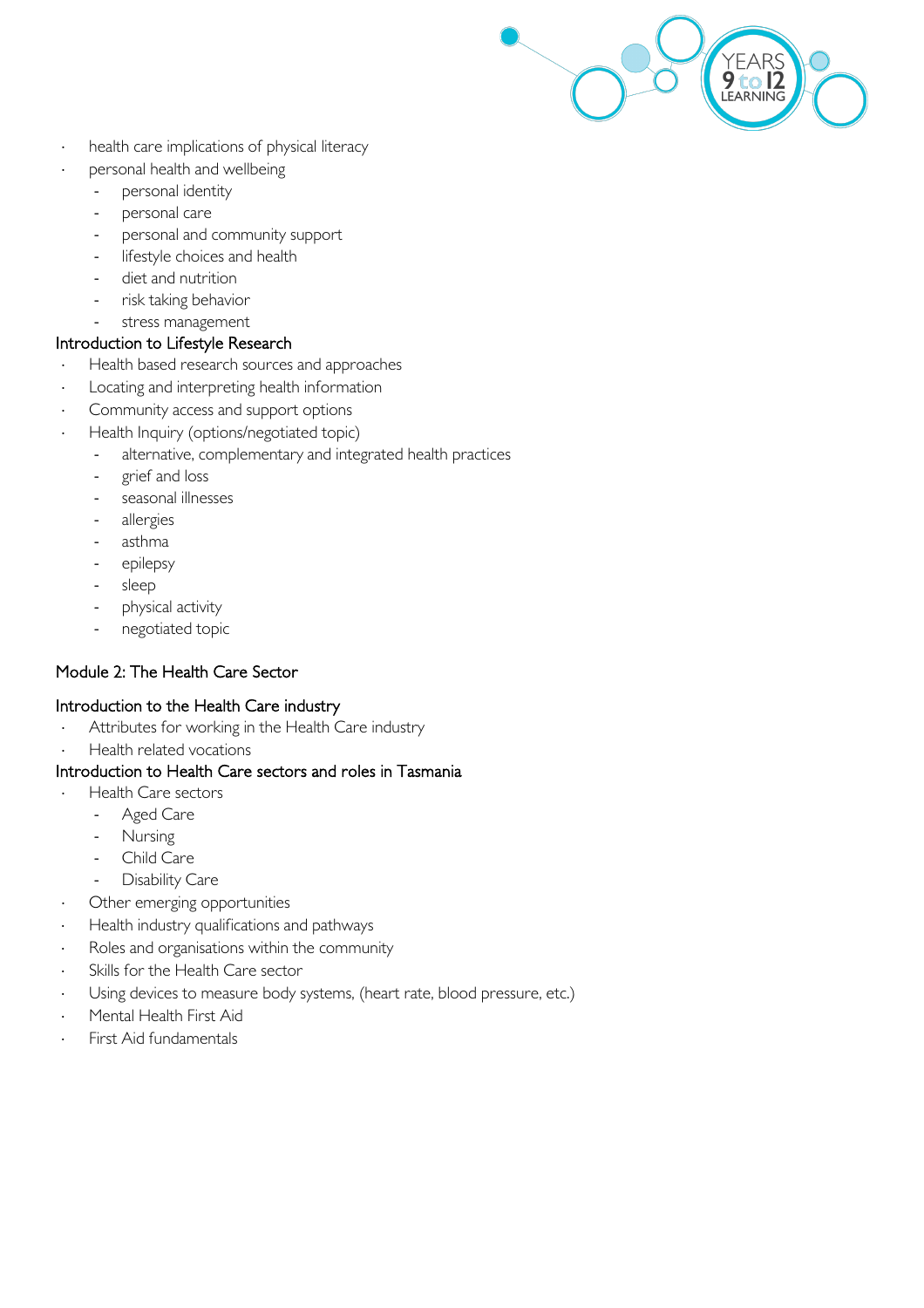

#### Module 3: Community Health

#### Introduction to Community Health Care systems

- National provision
- State provision
- Local provision

#### Introduction to Community Health Issues

- Holistic health considerations
- Preventative health measures
- Ethics and community expectations

### Level 3

#### Learning Outcomes

On successful completion of this course learners will be able to:

- explain and examine health literacy concepts
- research and discuss health understanding
- evaluate and compare health management approaches
- communicate effectively
- apply inquiry and reflection skills
- demonstrate personal and social capability

#### Course Structure



- Module I Health and Lifestyle
- Module 2 The Health Care Sector<br>Module 3 Community Health
- Community Health

#### Course Delivery

To be developed through consultation.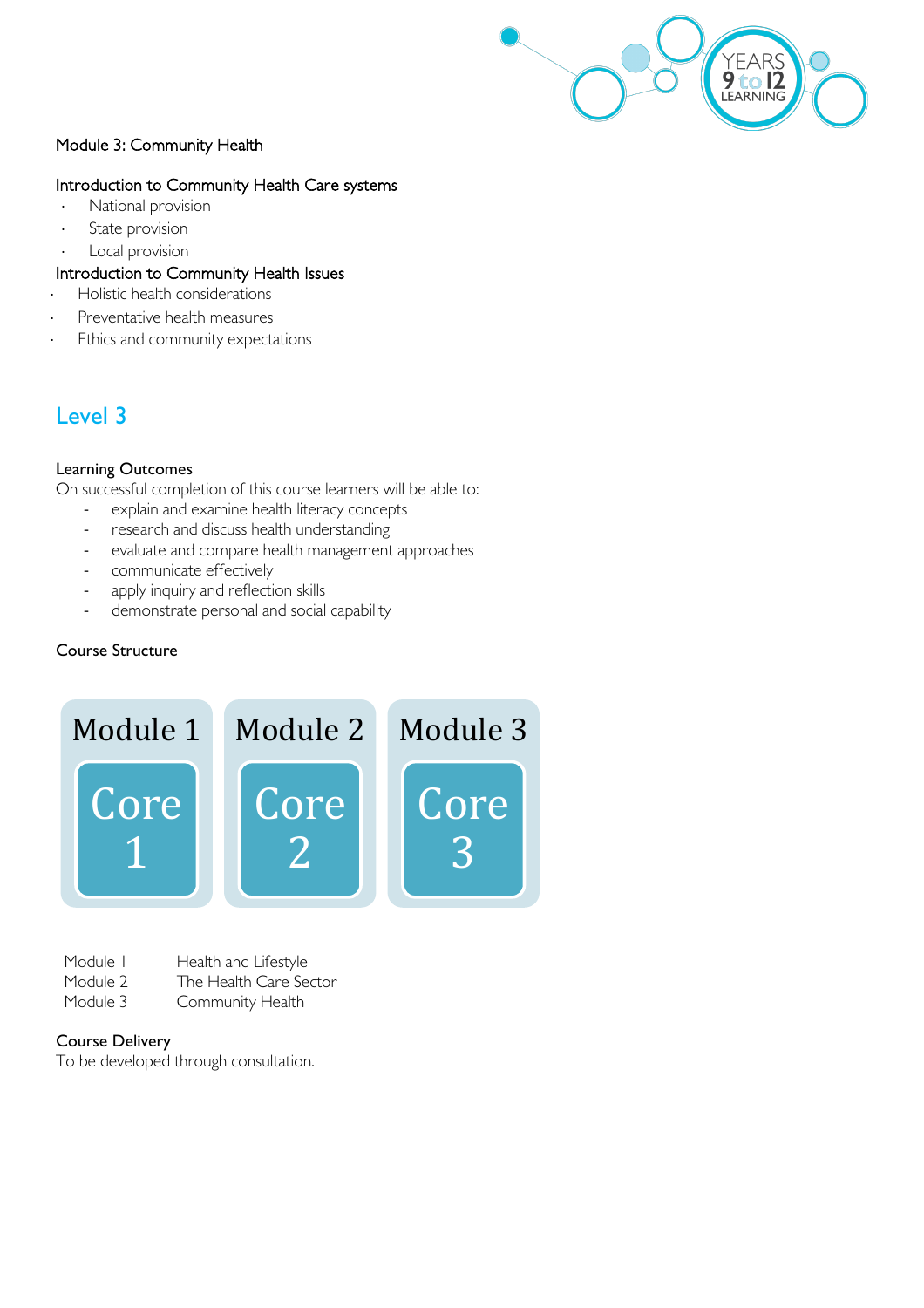

Module content

#### Module 1: Health and Lifestyle

#### Physical Literacy, lifestyles and wellbeing

- Health Literacy perspectives
- Health care implications of physical literacy
- Lifestyle choices and health
- Emotional intelligence, positive psychology and wellbeing
- Sustainable wellbeing behaviors

#### Lifestyle Research

- Health based research sources and approaches
- Community access and support options
- Planning, implementing and interpreting a Health inquiry
- Lifestyle related disease project
- Negotiated health care inquiry

#### Module 2: The Health Care Sector

#### The Health Care industry

- Attributes for working in the Health Care industry
- ⋅ Health Care sectors
- Health care services and facilities
- Medical devices, equipment, and hospital supplies manufacturers
- Medical Insurance, medical services and managed care
- Pharmaceuticals and related segments
- Health related vocations

#### Health Care demands and opportunities in Tasmania

- Aged Care
- **Nursing**
- Child Care
- Disability Care
- Other emerging opportunities
- Health industry qualifications and pathways
- Roles and organisations within the community

#### Health Care practices

- Using devices to measure body systems, (heart rate, blood pressure, etc.)
- Mental Health first Aid
- First Aid fundamentals
- Interpersonal and client service skills
- Tour and review of multiple health care facilities
- Review and reflection of common and different professional practices